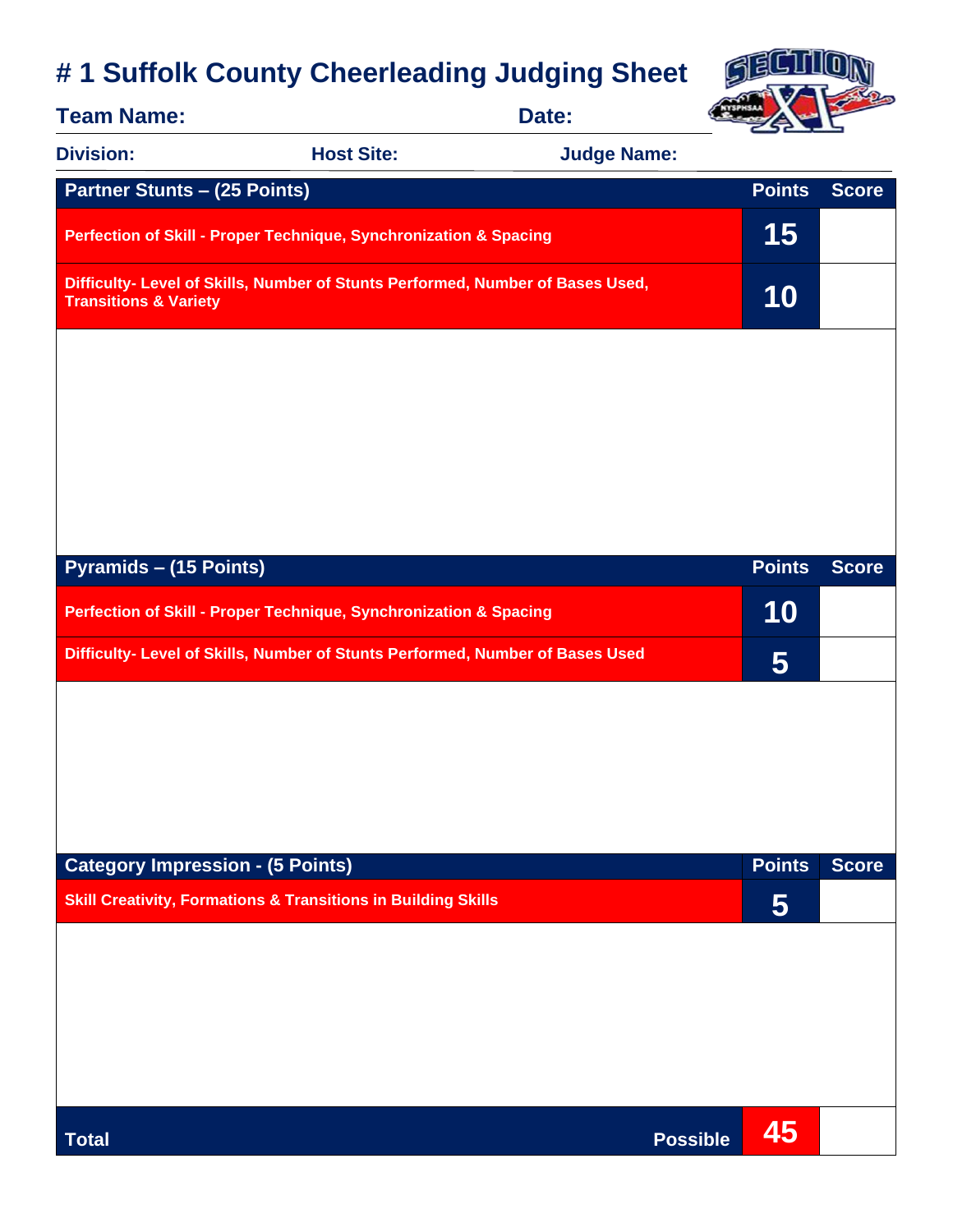## **# 2 Suffolk County Cheerleading Judging Sheet**



| <b>Team Name:</b>                                                  |                   | Date:              |               |              |
|--------------------------------------------------------------------|-------------------|--------------------|---------------|--------------|
| <b>Division:</b>                                                   | <b>Host Site:</b> | <b>Judge Name:</b> |               |              |
| <b>Crowd Leading - (15 Points)</b>                                 |                   |                    | <b>Points</b> | <b>Score</b> |
| <b>Crowd Effective Material - Voice, Pace &amp; Flow</b>           |                   |                    | 5             |              |
| <b>Ability &amp; Energy to Lead the Crowd</b>                      |                   |                    | 5             |              |
| Proper Use of Signs, Poms or Megaphones & Motion Technique         |                   |                    | 5             |              |
|                                                                    |                   |                    |               |              |
|                                                                    |                   |                    |               |              |
|                                                                    |                   |                    |               |              |
|                                                                    |                   |                    |               |              |
| <b>Skill Incorporation - (15 Points)</b>                           |                   |                    | <b>Points</b> | <b>Score</b> |
| <b>Proper Use of Skills to Lead the Crowd</b>                      |                   |                    | 5             |              |
| <b>Execution - Proper Technique, Synchronization &amp; Spacing</b> |                   |                    | 10            |              |
|                                                                    |                   |                    |               |              |
|                                                                    |                   |                    |               |              |
|                                                                    |                   |                    |               |              |
|                                                                    |                   |                    |               |              |
|                                                                    |                   |                    |               |              |
|                                                                    |                   |                    |               |              |
| <b>Category Impression - (5 Points)</b>                            |                   |                    | <b>Points</b> | <b>Score</b> |
| Flow, Overall Crowd Effectiveness & Difficulty of Practical Skills |                   |                    | 5             |              |
|                                                                    |                   |                    |               |              |
|                                                                    |                   |                    |               |              |
|                                                                    |                   |                    |               |              |
|                                                                    |                   |                    |               |              |
|                                                                    |                   |                    |               |              |
| <b>Total</b>                                                       |                   | <b>Possible</b>    | 35            |              |